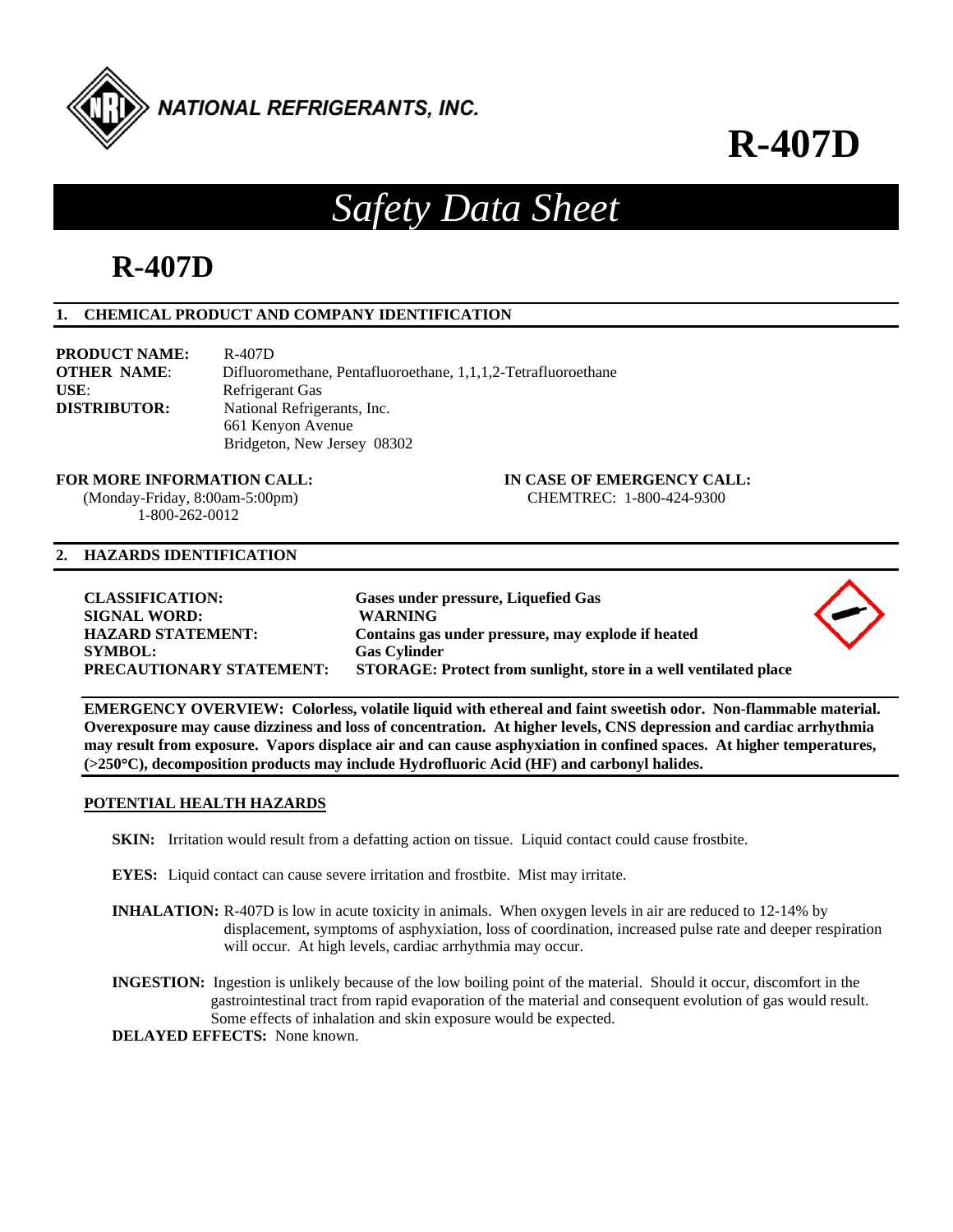

**R-407D** 

### **3. COMPOSITION / INFORMATION ON INGREDIENTS**

| <b>INGREDIENT NAME</b>                  | <b>CAS NUMBER</b> | WEIGHT % |
|-----------------------------------------|-------------------|----------|
| Difluoromethane (HFC-32)                | $75-10-5$         |          |
| Pentafluoroethane (HFC-125)             | 354-33-6          | 15       |
| $1,1,1,2$ -Tetrafluoroethane (HFC-134a) | 811-97-2          | 70       |

#### **COMMON NAME and SYNONYMS**

R407D; HFC-407D

There are no impurities or stabilizers that contribute to the classification of the material identified in Section 2

#### **4. FIRST AID MEASURES**

- **SKIN:** Promptly flush skin with water until all chemical is removed. If there is evidence of frostbite, bathe (do not rub) with lukewarm (not hot) water. If water is not available, cover with a clean, soft cloth or similar covering. Get medical attention if symptoms persist.
- **EYES:** Immediately flush eyes with large amounts of water for at least 15 minutes (in case of frostbite water should be lukewarm, not hot) lifting eyelids occasionally to facilitate irrigation. Get medical attention if symptoms persist.
- **INHALATION:** Immediately remove to fresh air. If breathing has stopped, give artificial respiration. Use oxygen as required, provided a qualified operator is available. Get medical attention. Do not give epinephrine (adrenaline).
- **INGESTION:** Ingestion is unlikely because of the physical properties and is not expected to be hazardous. Do not induce vomiting unless instructed to do so by a physician.
- **ADVICE TO PHYSICIAN:** Because of the possible disturbances of cardiac rhythm, catecholamine drugs, such as epinephrine, should be used with special caution and only in situations of emergency life support. Treatment of overexposure should be directed at the control of symptoms and the clinical conditions.

#### **5. FIRE FIGHTING MEASURES**

#### **FLAMMABLE PROPERTIES**

**FLASH POINT:** Gas, not applicable per DOT regulations **FLASH POINT METHOD:** Not applicable **AUTOIGNITION TEMPERATURE:** Unknown for mixture **UPPER FLAME LIMIT (volume % in air):** None\* **LOWER FLAME LIMIT (volume % in air):** None\* \*Based on ASHRAE Standard 34 with match ignition **FLAME PROPAGATION RATE (solids):** Not applicable **OSHA FLAMMABILITY CLASS:** Not applicable

#### **EXTINGUISHING MEDIA:**

Use any standard agent – choose the one most appropriate for type of surrounding fire (material itself is not flammable)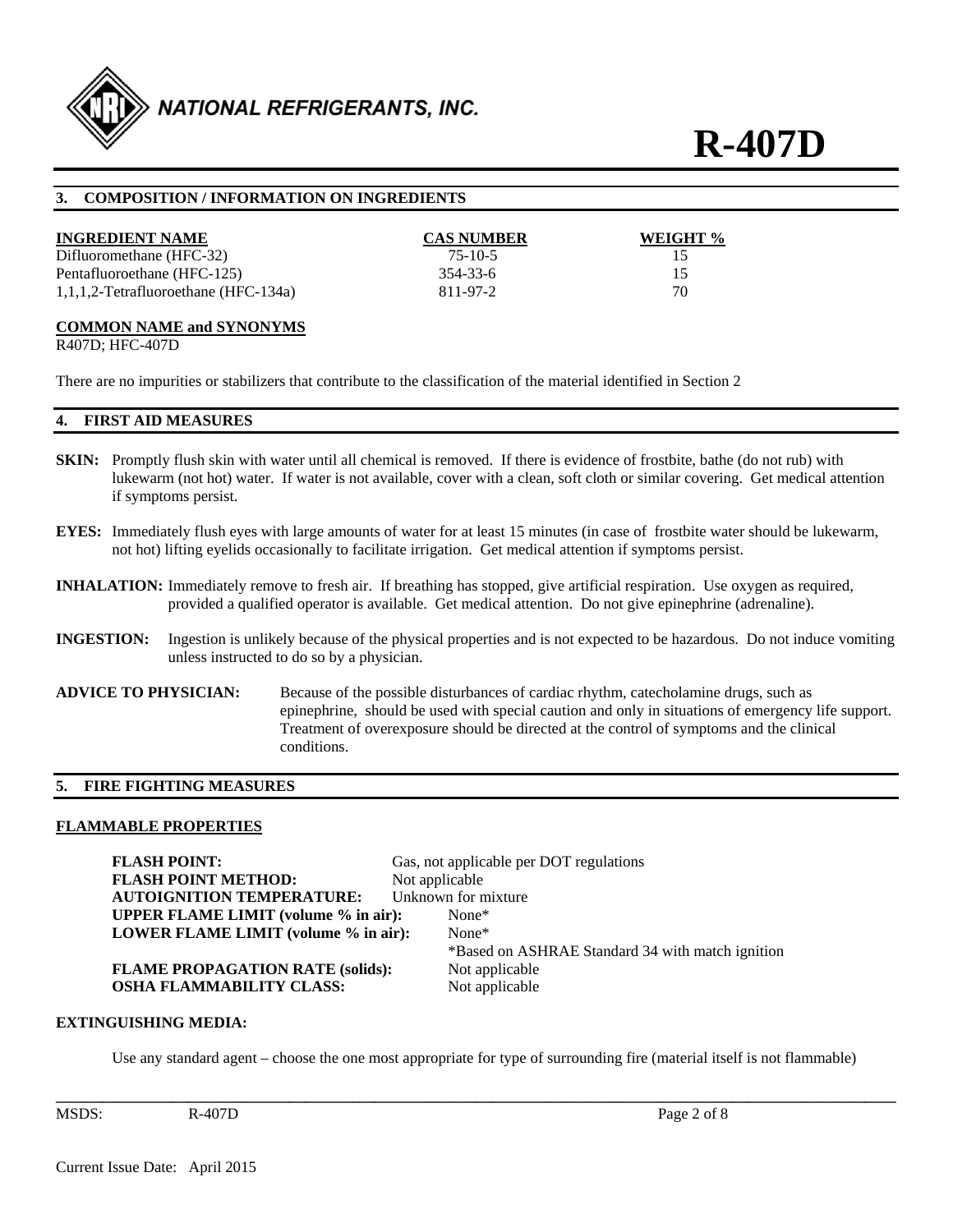

# **UNUSUAL FIRE AND EXPLOSION HAZARDS:**

 R-407D is not flammable at ambient temperatures and atmospheric pressure. However, this material will become combustible when mixed with air under pressure and exposed to strong ignition sources. Contact with certain reactive metals may result in formation of explosive or exothermic reactions under specific conditions (e.g. very high temperatures and/or appropriate pressures).

## **SPECIAL FIRE FIGHTING PRECAUTIONS/INSTRUCTIONS**:

 Firefighters should wear self-contained, NIOSH-approved breathing apparatus for protection against possible toxic decomposition products. Proper eye and skin protection should be provided. Use water spray to keep fire-exposed containers cool.

#### **6. ACCIDENTAL RELEASE MEASURES**

**IN CASE OF SPILL OR OTHER RELEASE:** (Always wear recommended personal protective equipment.) Evacuate unprotected personnel. Product dissipates upon release. Protected personnel should remove ignition sources and shut off leak, if without risk, and provide ventilation. Unprotected personnel should not return to the affected area until air has been tested and determined safe, including low-lying areas.

#### **Spills and releases may have to be reported to Federal and/or local authorities. See Section 15 regarding reporting requirements.**

#### **7. HANDLING AND STORAGE**

**NORMAL HANDLING:** (Always wear recommended personal protective equipment.) Avoid breathing vapors and liquid contact with eyes, skin or clothing. Do not puncture or drop cylinders, expose them to open flame or excessive heat. Use authorized cylinders only. Follow standard safety precautions for handling and use of compressed gas cylinders.

R-407D should not be mixed with air above atmospheric pressure for leak testing or any other purpose.

#### **STORAGE RECOMMENDATIONS:**

 Store in a cool, well-ventilated area of low fire risk and out of direct sunlight. Protect cylinder and its fittings from physical damage. Storage in subsurface locations should be avoided. Close valve tightly after use and when empty.

### **INCOMPATIBILITIES:**

Freshly abraded aluminum surfaces at specific temperatures and pressures may cause a strong exothermic reaction. Chemically reactive metals: potassium, calcium, powdered aluminum, magnesium, and zinc.

# **8. EXPOSURE CONTROLS / PERSONAL PROTECTION**

#### **ENGINEERING CONTROLS:**

 Provide local ventilation at filling zones and areas where leakage is probable. Mechanical (general) ventilation may be adequate for other operating and storage areas.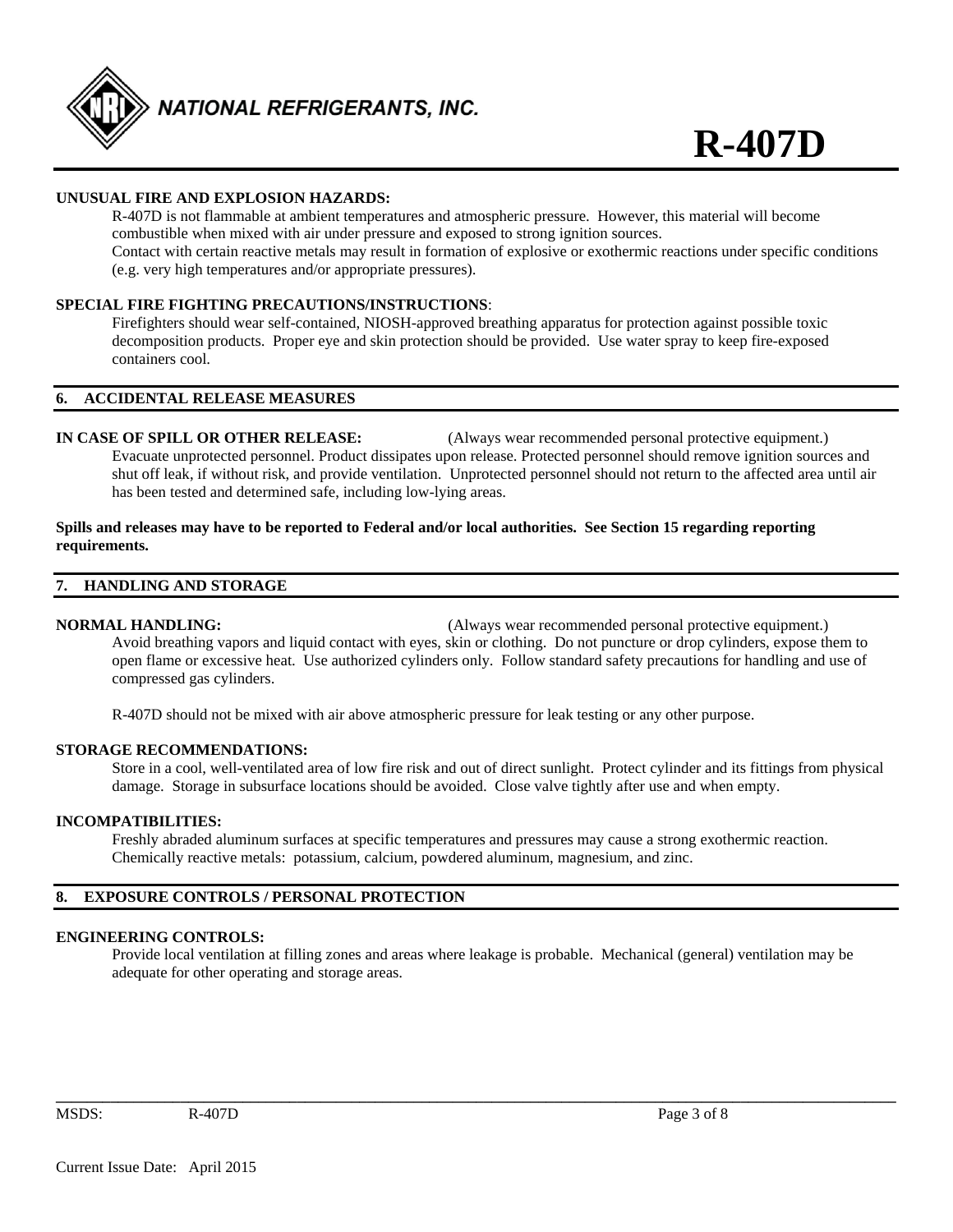

#### **PERSONAL PROTECTIVE EQUIPMENT**

#### **SKIN PROTECTION:**

 Skin contact with refrigerant may cause frostbite. General work clothing and gloves (leather) should provide adequate protection. If prolonged contact with the liquid or gas is anticipated, insulated gloves constructed of PVA, neoprene or butyl rubber should be used. Any contaminated clothing should be promptly removed and washed before reuse.

#### **EYE PROTECTION:**

 For normal conditions, wear safety glasses. Where there is reasonable probability of liquid contact, wear chemical safety goggles.

#### **RESPIRATORY PROTECTION:**

None generally required for adequately ventilated work situations. For accidental release or non-ventilated situations, or release into confined space, where the concentration may be above the PEL of 1,000 ppm, use a self-contained, NIOSH approved breathing apparatus or supplied air respirator. For escape: use the former or a NIOSH-approved gas mask with organic vapor canister.

#### **ADDITIONAL RECOMMENDATIONS:**

 Where contact with liquid is likely, such as in a spill or leak, impervious boots and clothing should be worn. High dose-level warning signs are recommended for areas of principle exposure. Provide eyewash stations and quick-drench shower facilities at convenient locations. For tank cleaning operations, see OSHA regulations, 29 CFR 1910.132 and 29 CFR 1910.133.

# **EXPOSURE GUIDELINES**

| <b>INGREDIENT NAME</b>    | ACGIH TLV | <b>OSHA PEL</b> | <b>OTHER LIMIT</b>      |
|---------------------------|-----------|-----------------|-------------------------|
| Difluoromethane           | None      | None            | $*1000$ ppm TWA $(8hr)$ |
| Pentafluoroethane         | None      | None            | $*1000$ ppm TWA $(8hr)$ |
| 1,1,1,2-Tetrafluoroethane | None      | None            | $*1000$ ppm TWA $(8hr)$ |

 $=$  Workplace Environmental Exposure Level (AIHA)

#### **OTHER EXPOSURE LIMITS FOR POTENTIAL DECOMPOSITION PRODUCTS:**  Hydrogen Fluoride: ACGIH TLV: 2 ppm ceiling, 0.5 TLV-TWA

#### **9. PHYSICAL AND CHEMICAL PROPERTIES**

**APPEARANCE:** Clear, colorless liquid and vapor **PHYSICAL STATE:** Gas at ambient temperatures **MOLECULAR WEIGHT:** 86.2 **CHEMICAL FORMULA:**  $CH_2F_2$   $CF_3CHF_2$ ,  $CH_2FCF_3$ **ODOR:** Faint ethereal odor **SPECIFIC GRAVITY (water = 1.0):** 1.16  $@ 21.1°C (70°F)$ **INCOMPATIBILITIES: SOLUBILITY IN WATER (weight %):** Unknown **pH**: Neutral **BOILING POINT:**  $-39.5^{\circ}C (-39.1^{\circ}F)$ **FREEZING POINT:** Not determined **VAPOR PRESSURE:** 156.2 psia @ 70°F

**\_\_\_\_\_\_\_\_\_\_\_\_\_\_\_\_\_\_\_\_\_\_\_\_\_\_\_\_\_\_\_\_\_\_\_\_\_\_\_\_\_\_\_\_\_\_\_\_\_\_\_\_\_\_\_\_\_\_\_\_\_\_\_\_\_\_\_\_\_\_\_\_\_\_\_\_\_\_\_\_\_\_\_\_\_\_\_\_\_\_\_\_\_\_\_\_\_\_\_\_\_\_\_\_\_\_\_\_** 

356.7 psia @ 130F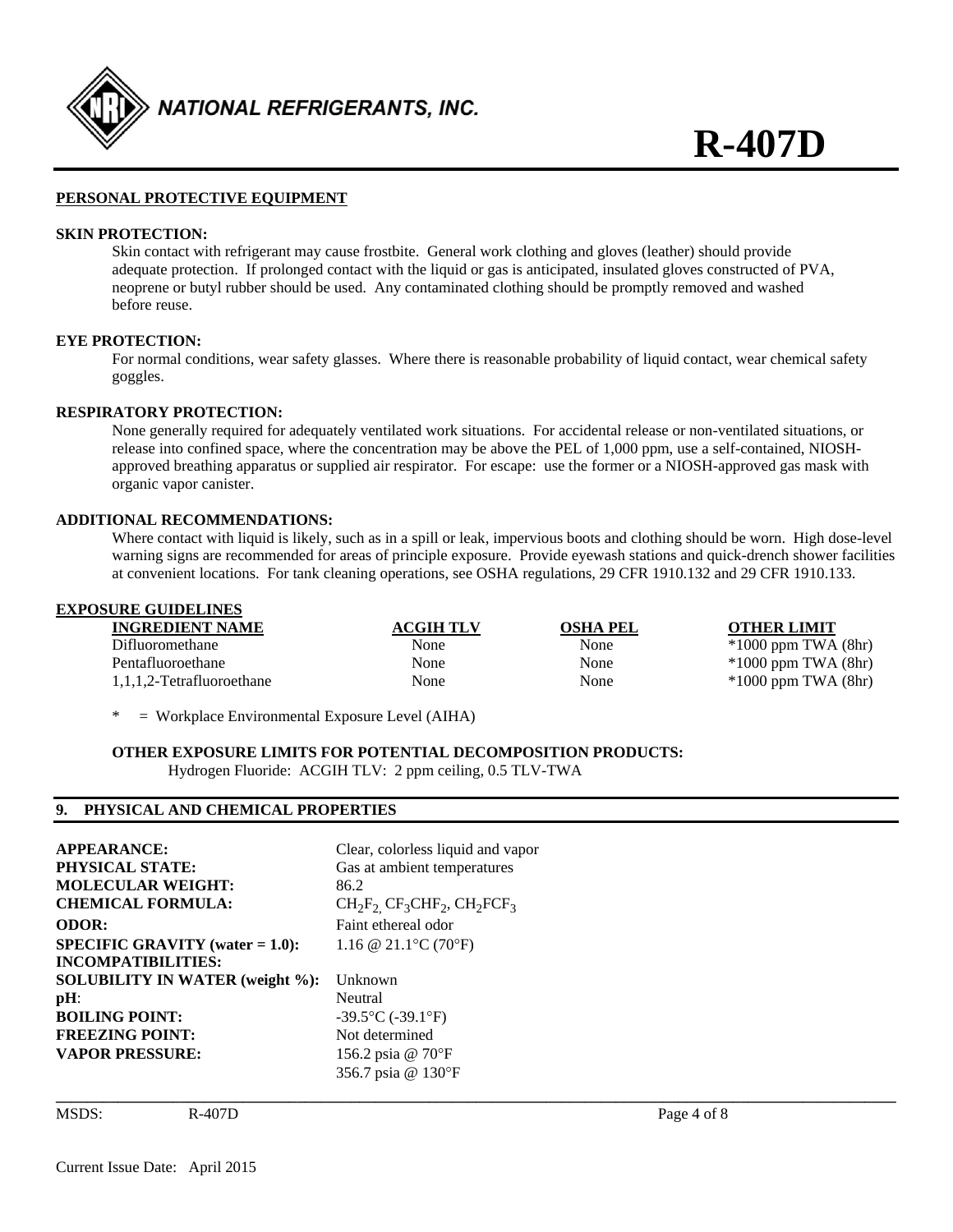

**R-407D** 

| <b>VAPOR DENSITY</b> (air $= 1.0$ ):     | 3.0                                    |
|------------------------------------------|----------------------------------------|
| <b>EVAPORATION RATE:</b>                 | $>1$ COMPARED TO: CC1 <sub>4</sub> = 1 |
| % VOLATILES:                             | 100                                    |
| <b>ODOR THRESHHOLD:</b>                  | Not established                        |
| <b>FLAMMABILITY:</b>                     | Not applicable                         |
| LEL/UEL:                                 | None/None                              |
| <b>RELATIVE DENSITY:</b>                 | 1.18 g/cm <sup>3</sup> at 21.1 °C      |
| <b>PARTITION COEFF</b> (n-octanol/water) | Not applicable                         |
| <b>AUTO IGNITION TEMP:</b>               | Not determined                         |
| <b>DECOMPOSITION TEMPERATURE:</b>        | $>250^{\circ}$ C                       |
| <b>VISCOSITY:</b>                        | Not applicable                         |
| <b>FLASH POINT:</b>                      | Not applicable                         |

# **10. STABILITY AND REACTIVITY**

#### **NORMALLY STABLE: (CONDITIONS TO AVOID):**

The product is stable.

 Do not mix with oxygen or air above atmospheric pressure. Any source of high temperature, such as lighted cigarettes, flames, hot spots or welding may yield toxic and/or corrosive decomposition products.

 (Under specific conditions: e.g. very high temperatures and/or appropriate pressures) – Freshly abraded aluminum surfaces (may cause strong exothermic reaction). Chemically active metals: potassium, calcium, powdered aluminum, magnesium and zinc.

#### **HAZARDOUS DECOMPOSITION PRODUCTS:**

Halogens, halogen acids and possibly carbonyl halides.

#### **HAZARDOUS POLYMERIZATION:**

Will not occur.

# **11. TOXICOLOGICAL INFORMATION**

#### **IMMEDIATE (ACUTE) EFFECTS:**

| $HFC-32:$   | $LC_{50}$ : Inhalation 4 hr. (rat) - 520,000 ppm / Cardiac Sensitization threshold (dog) 350,000 ppm           |
|-------------|----------------------------------------------------------------------------------------------------------------|
| $HFC-125$ : | $LC_{50}$ : Inhalation 4 hr. (rat) - > 800,000 ppm / Cardiac Sensitization threshold (dog) 75,000 ppm          |
| HFC-134a:   | LC <sub>50</sub> : Inhalation 4 hr. (rat) - > 500,000 ppm / Cardiac Sensitization threshold (dog) > 80,000 ppm |

**\_\_\_\_\_\_\_\_\_\_\_\_\_\_\_\_\_\_\_\_\_\_\_\_\_\_\_\_\_\_\_\_\_\_\_\_\_\_\_\_\_\_\_\_\_\_\_\_\_\_\_\_\_\_\_\_\_\_\_\_\_\_\_\_\_\_\_\_\_\_\_\_\_\_\_\_\_\_\_\_\_\_\_\_\_\_\_\_\_\_\_\_\_\_\_\_\_\_\_\_\_\_\_\_\_\_\_\_** 

#### **DELAYED (SUBCHRONIC AND CHRONIC) EFFECTS:**

| $HFC-32:$   | Teratogenic NOEL (rat and rabbit) $-50,000$ ppm      |
|-------------|------------------------------------------------------|
|             | Subchronic inhalation (rat) NOEL $-50,000$ ppm       |
| $HFC-125$ : | Teratogenic NOEL (rat and rabbit) $-50,000$ ppm      |
|             | Subchronic inhalation (rat) NOEL - $\geq$ 50,000 ppm |
|             | Chronic NOEL $-10,000$ ppm                           |
| HFC-134a:   | Teratogenic NOEL (rat and rabbit) $-40,000$ ppm      |
|             | Subchronic inhalation (rat) $NOEL - 50,000$ ppm      |
|             | Chronic NOEL $-10,000$ ppm                           |
|             |                                                      |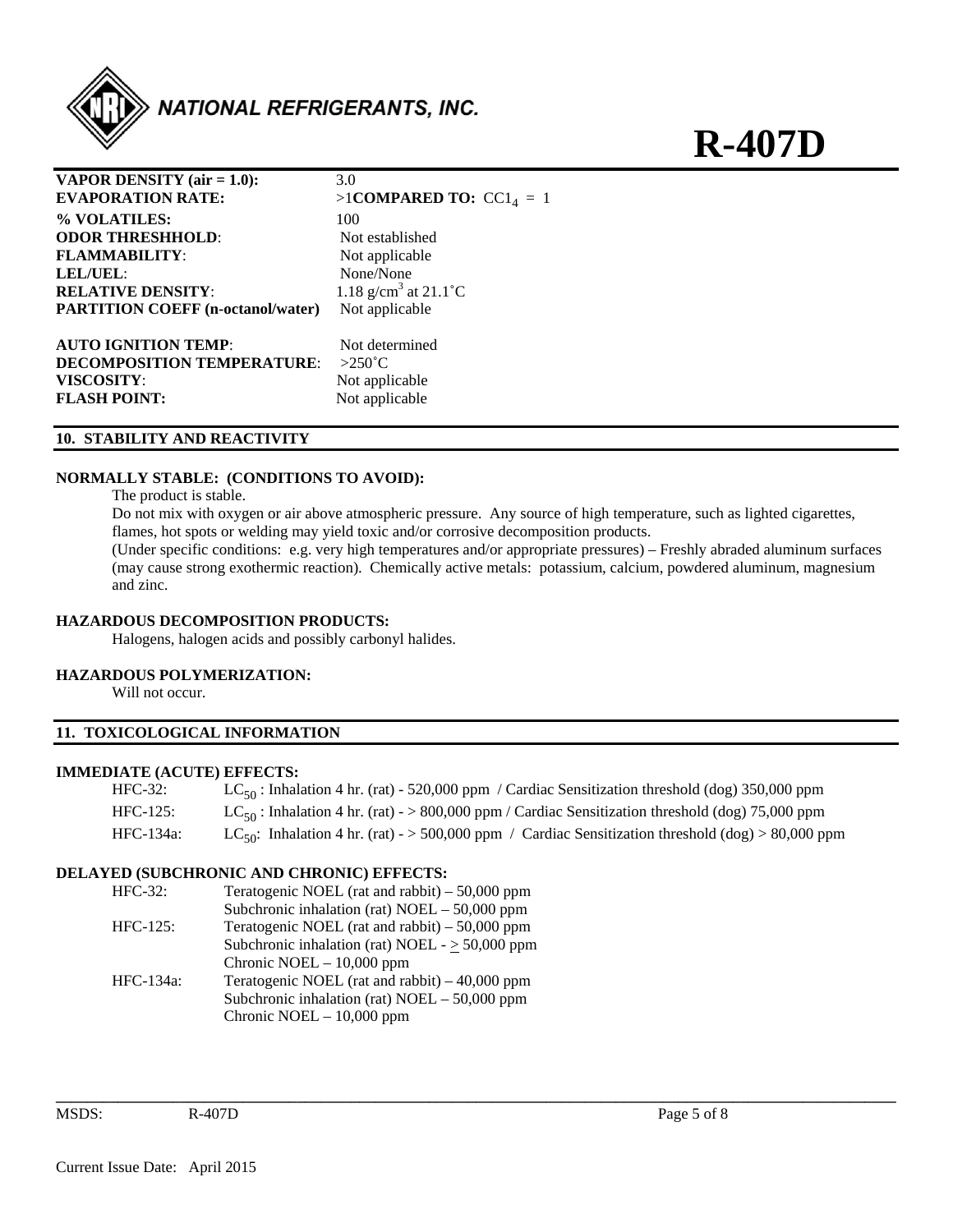

# **REPEATED DOSE TOXICITY:**

Lifetime inhalation exposure of male rats was associated with a small increase in salivary gland fibrosarcomas.

#### **FURTHER INFORMATION**:

Acute effects of rapid evaporation of the liquid may cause frostbite. Vapors are heavier than air and can displace oxygen causing difficulty breathing or suffocation. May cause cardiac arrhythmia.

#### **POTENTIAL HEALTH HAZARDS**

**SKIN:** Irritation would result from a defatting action on tissue. Liquid contact could cause frostbite.

- **EYES:** Liquid contact can cause severe irritation and frostbite. Mist may irritate.
	- **INHALATION:** R-407D is low in acute toxicity in animals. When oxygen levels in air are reduced to 12-14% by displacement, symptoms of asphyxiation, loss of coordination, increased pulse rate and deeper respiration will occur. At high levels, cardiac arrhythmia may occur.
	- **INGESTION:** Ingestion is unlikely because of the low boiling point of the material. Should it occur, discomfort in the gastrointestinal tract from rapid evaporation of the material and consequent evolution of gas would result. Some effects of inhalation and skin exposure would be expected. **DELAYED EFFECTS:** None known.

### **Ingredients found on one of the OSHA designated carcinogen lists are listed below.**

# **INGREDIENT NAME NTP STATUS IARC STATUS OSHA LIST**

No ingredients listed in this section

#### **OTHER DATA:**

HFC-32, HFC-125, HFC-134a: Not active in four genetic studies

#### **12. ECOLOGICAL INFORMATION**

**Degradability (BOD):** R-407D is a gas at room temperature; therefore, it is unlikely to remain in water. **Octanol Water Partition Coefficient:** See Section 9

#### **13. DISPOSAL CONSIDERATIONS**

# **RCRA**

**Is the unused product a RCRA hazardous waste if discarded?** Not a hazardous waste. **If yes, the RCRA ID number is:** Not applicable.

#### **OTHER DISPOSAL CONSIDERATIONS:**

 Disposal must comply with federal, state, and local disposal or discharge laws. R-407D is subject to U.S. Environmental Protection Agency Clean Air Act Regulations Section 608 in 40 CFR Part 82 regarding refrigerant recycling.

The information offered here is for the product as shipped. Use and/or alterations to the product such as mixing with other materials may significantly change the characteristics of the material and alter the RCRA classification and the proper disposal method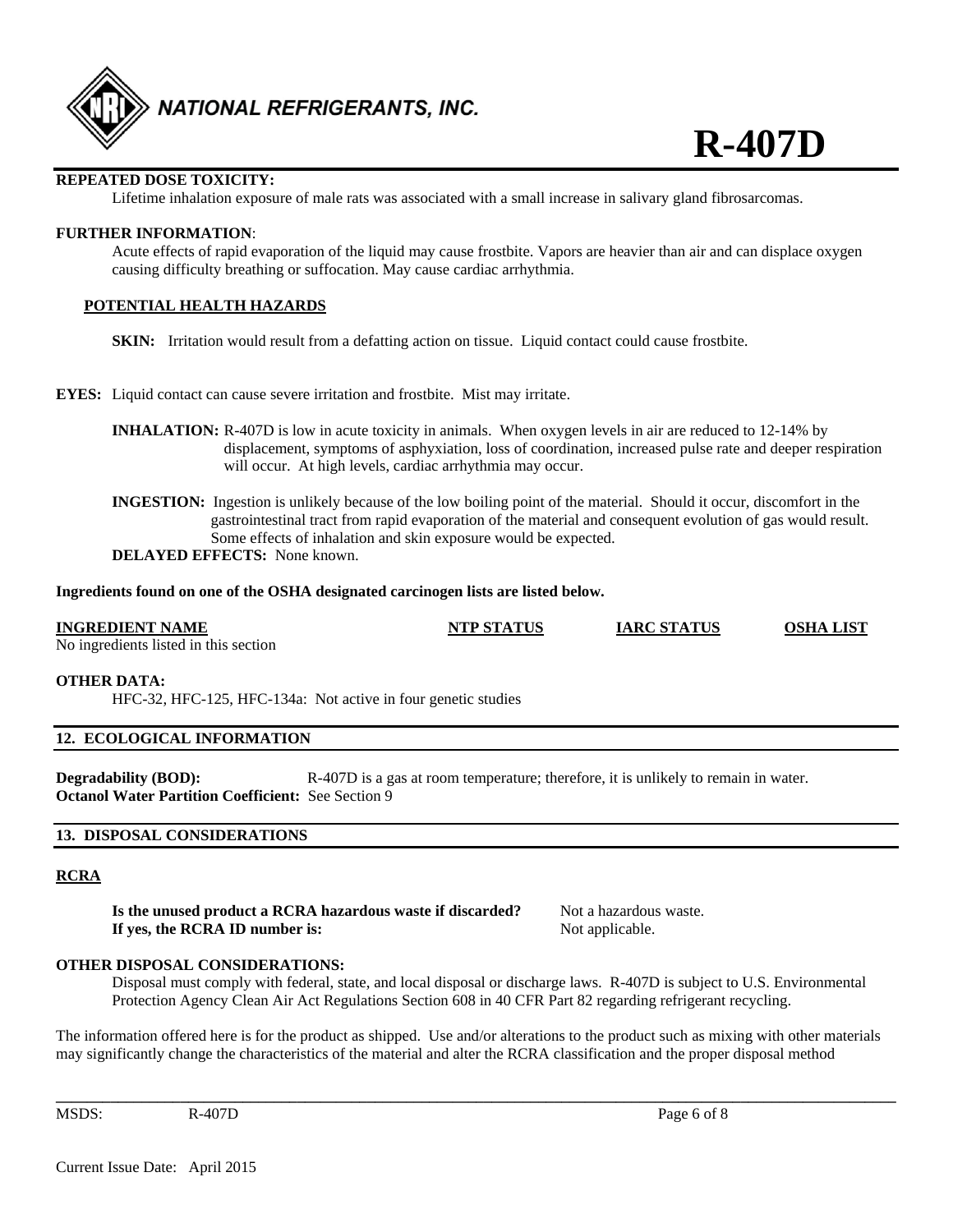

#### **14. TRANSPORT INFORMATION**

| US DOT ID NUMBER:<br>US DOT PROPER SHIPPING NAME: | <b>UN1078</b><br>Refrigerant gases, n.o.s. (Difluoromethane, Pentafluoroethane)<br>1,1,1,2-Tetrafluoroethane) |
|---------------------------------------------------|---------------------------------------------------------------------------------------------------------------|
| <b>US DOT HAZARD CLASS:</b>                       | 2.2                                                                                                           |
| US DOT PACKING GROUP:                             | Not applicable                                                                                                |

For additional information on shipping regulations affecting this material, contact the information number found in Section 1.

# **15. REGULATORY INFORMATION**

#### **TOXIC SUBSTANCES CONTROL ACT (TSCA)**

**TSCA INVENTORY STATUS:** Components listed on the TSCA inventory **OTHER TSCA ISSUES:** Subject to Section 12(b) export notification. May contain 0-10 ppm Ethane, 2-chloro-1,1,1-trifluoro, CAS# 75-88-7

#### **SARA TITLE III / CERCLA**

"Reportable Quantities" (RQs) and/or "Threshold Planning Quantities" (TPQs) exist for the following ingredients.

No ingredients listed in this section

**INGREDIENT NAME SARA / CERCLA RQ (lb.) SARA EHS TPQ (lb.)**

**Spills or releases resulting in the loss of any ingredient at or above its RQ requires immediate notification to the National Response Center [(800) 424-8802] and to your Local Emergency Planning Committee.** 

#### **ADDITIONAL REGULATORY INFORMATION:**

R-407D is subject to U.S. Environmental Protection Agency Clean Air Act Regulations at 40 CFR Part 82.

**WARNING: Do not vent** to the atmosphere. To comply with provisions of the U.S. Clean Air Act, any residual must be recovered. **Contains Pentafluoroethane (HFC-125), Difluoromethane (HFC-32), and Tetrafluoroethane (HFC-134a)**, greenhouse gases which may contribute to global warming.

#### **WHMIS CLASSIFICATION (CANADA):**

 This product has been evaluated in accordance with the hazard criteria of the CPR and the MSDS contains all the information required by the CPR.

**\_\_\_\_\_\_\_\_\_\_\_\_\_\_\_\_\_\_\_\_\_\_\_\_\_\_\_\_\_\_\_\_\_\_\_\_\_\_\_\_\_\_\_\_\_\_\_\_\_\_\_\_\_\_\_\_\_\_\_\_\_\_\_\_\_\_\_\_\_\_\_\_\_\_\_\_\_\_\_\_\_\_\_\_\_\_\_\_\_\_\_\_\_\_\_\_\_\_\_\_\_\_\_\_\_\_\_\_** 

### **FOREIGN INVENTORY STATUS:**

EU – EINECS # 2065578 – HFC-125 # 2008394 – HFC-32 # 223770 – HFC-134a